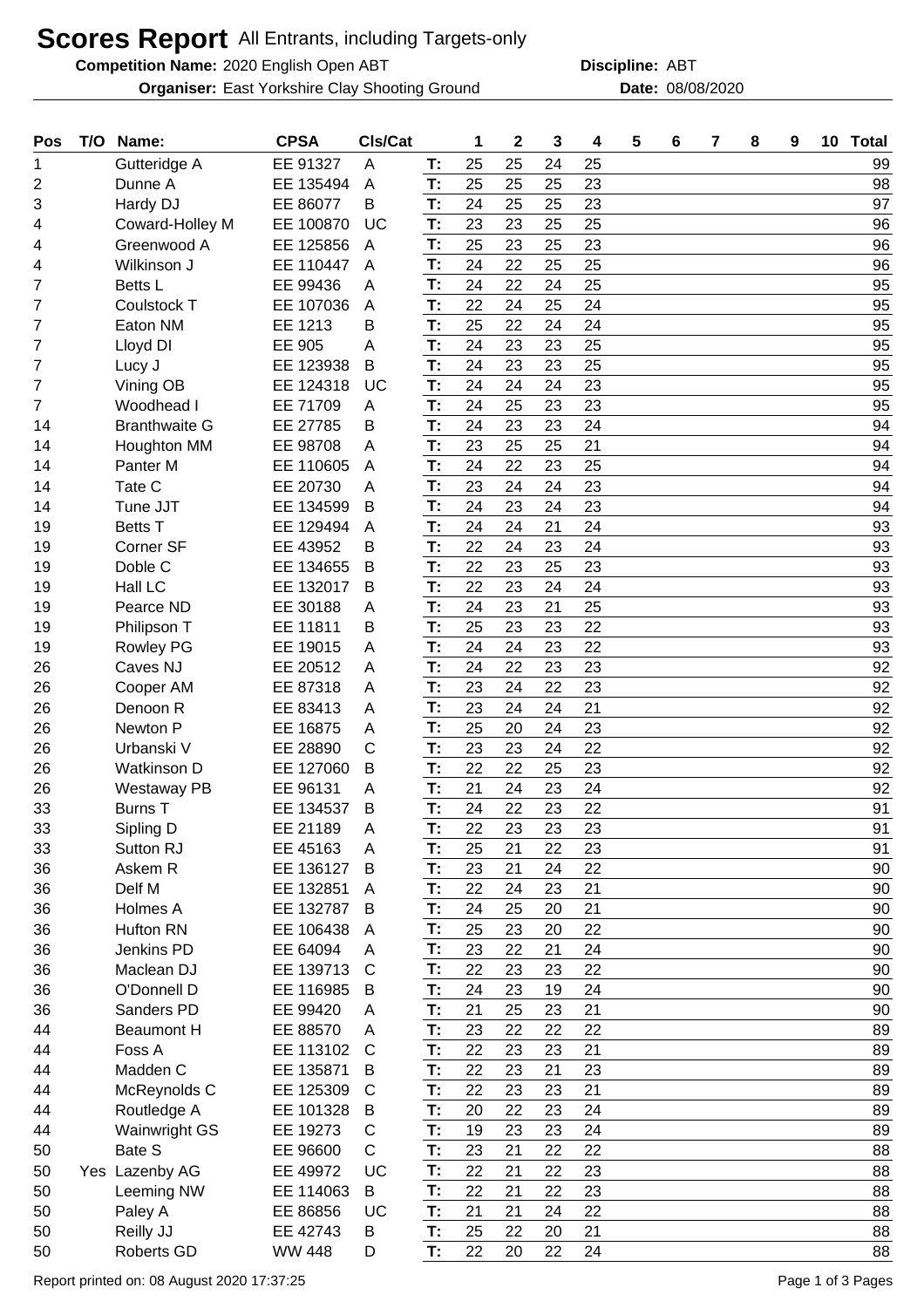## **Scores Report** All Entrants, including Targets-only

**Competition Name:** 2020 English Open ABT **ABT Discipline:** ABT

**Organiser:** East Yorkshire Clay Shooting Ground **Date:** 08/08/2020

**Discipline:**

| Pos | T/O | Name:             | <b>CPSA</b>   | CIs/Cat      |    | 1  | $\mathbf 2$ | 3  | 4  | 5 | 6 | 7 | 8 | 9 | 10 Total |
|-----|-----|-------------------|---------------|--------------|----|----|-------------|----|----|---|---|---|---|---|----------|
| 50  |     | Rowley M          | EE 32000      | $\mathsf C$  | T: | 19 | 24          | 23 | 22 |   |   |   |   |   | 88       |
| 50  |     | Southall L        | EE 132717     | <b>UC</b>    | T: | 21 | 23          | 21 | 23 |   |   |   |   |   | 88       |
| 50  |     | Titterington J    | EE 127613     | A            | T: | 18 | 21          | 24 | 25 |   |   |   |   |   | 88       |
| 59  |     | <b>Barnett JM</b> | EE 88831      | D            | T: | 20 | 23          | 23 | 21 |   |   |   |   |   | 87       |
| 59  |     | Collis N          | EE 117472     | B            | T: | 22 | 20          | 24 | 21 |   |   |   |   |   | 87       |
| 59  |     | Osborne P         | EE 130791     | B            | T: | 21 | 20          | 21 | 25 |   |   |   |   |   | 87       |
| 59  |     | <b>Ritchie K</b>  | EE 126380     | A            | T: | 24 | 22          | 19 | 22 |   |   |   |   |   | 87       |
| 59  |     | Ross I            | SS 4759       | C            | T: | 22 | 21          | 23 | 21 |   |   |   |   |   | 87       |
| 59  |     | Rough A           | EE 130692     | $\mathsf{C}$ | T: | 22 | 22          | 22 | 21 |   |   |   |   |   | 87       |
| 59  |     | <b>Winters MO</b> | EE 73571      | С            | T: | 19 | 21          | 25 | 22 |   |   |   |   |   | 87       |
| 66  |     | <b>Breen GD</b>   | SS 1109       | C            | T: | 24 | 21          | 19 | 22 |   |   |   |   |   | 86       |
| 66  |     | <b>Bright K</b>   | EE 124358     | B            | T: | 22 | 21          | 22 | 21 |   |   |   |   |   | 86       |
| 66  |     | Cooper MH         | EE 71987      | в            | T: | 22 | 23          | 21 | 20 |   |   |   |   |   | 86       |
| 66  |     | <b>Feather M</b>  | EE 63638      | C            | T: | 21 | 21          | 23 | 21 |   |   |   |   |   | 86       |
| 66  |     | Gilbert WJ        | EE 129152     | A            | T: | 23 | 21          | 22 | 20 |   |   |   |   |   | 86       |
| 66  |     | Harris NE         | EE 68373      | в            | T: | 20 | 21          | 21 | 24 |   |   |   |   |   | 86       |
| 66  |     | Jeminson M        | EE 128899     | A            | T: | 22 | 23          | 20 | 21 |   |   |   |   |   | 86       |
| 66  |     | Killingley P      | EE 104456     | C            | T: | 19 | 21          | 23 | 23 |   |   |   |   |   | 86       |
| 66  |     | Leightley JJ      | EE 127623     | B            | T: | 19 | 21          | 22 | 24 |   |   |   |   |   | 86       |
| 75  |     | Yes Allan HR      | SS 2160       | в            | T: | 21 | 21          | 23 | 20 |   |   |   |   |   | 85       |
| 75  |     | Clayton TJ        | EE 27019      | D            | T: | 22 | 21          | 18 | 24 |   |   |   |   |   | 85       |
| 75  |     | <b>HEGARTY K</b>  | <b>NI 134</b> |              | T: | 20 | 24          | 20 | 21 |   |   |   |   |   | 85       |
| 75  |     | <b>Watson N</b>   | EE 93403      | С            | T: | 21 | 18          | 21 | 25 |   |   |   |   |   | 85       |
| 79  |     | Haynes AR         | EE 4208       | C            | T: | 23 | 22          | 19 | 20 |   |   |   |   |   | 84       |
| 79  |     | Paley MJ          | EE 139723     | UC           | T: | 22 | 22          | 17 | 23 |   |   |   |   |   | 84       |
| 79  |     | Thomas M          | EE 137132     | B            | T: | 18 | 24          | 21 | 21 |   |   |   |   |   | 84       |
| 79  |     | <b>Wick RG</b>    | EE 34535      | C            | T: | 21 | 23          | 18 | 22 |   |   |   |   |   | 84       |
| 83  |     | <b>Burns H</b>    | EE 134892     | $D^*$        | T: | 19 | 21          | 22 | 21 |   |   |   |   |   | 83       |
| 83  |     | Gilbert RJ        | EE 6656       | Α            | T: | 23 | 21          | 18 | 21 |   |   |   |   |   | 83       |
| 83  |     | Hancock P         | EE 109234     | $\mathsf{C}$ | T: | 22 | 22          | 20 | 19 |   |   |   |   |   | 83       |
| 83  |     | Snell A           | EE 117867     | B            | T: | 20 | 20          | 18 | 25 |   |   |   |   |   | 83       |
| 87  |     | Houghton JS       | EE 98707      | С            | T: | 20 | 22          | 21 | 19 |   |   |   |   |   | 82       |
| 87  |     | Sinclair G        | EE 96598      | $\mathsf{C}$ | T: | 25 | 19          | 22 | 16 |   |   |   |   |   | 82       |
| 87  |     | <b>Taylor SA</b>  | EE 16753      | $\mathsf C$  | T: | 21 | 21          | 23 | 17 |   |   |   |   |   | 82       |
| 90  |     | <b>Breen DC</b>   | SS 6203       | D            | T: | 20 | 20          | 20 | 21 |   |   |   |   |   | 81       |
| 90  |     | Czachar J         | EE 52928      | C            | T: | 20 | 23          | 18 | 20 |   |   |   |   |   | 81       |
| 90  |     | Frankland PC      | EE 88221      | Α            | T: | 18 | 22          | 21 | 20 |   |   |   |   |   | 81       |
| 90  |     | Heron NA          | EE 89683      | D            | T: | 20 | 19          | 18 | 24 |   |   |   |   |   | 81       |
| 90  |     | Holmes RD         | EE 88832      | D            | T. | 22 | 20          | 19 | 20 |   |   |   |   |   | 81       |
| 90  |     | <b>Nutter G</b>   | EE 88429      | С            | T: | 21 | 19          | 20 | 21 |   |   |   |   |   | 81       |
| 90  |     | Paige A           | EE 12950      | В            | T: | 17 | 23          | 21 | 20 |   |   |   |   |   | 81       |
| 90  |     | Rowe MD           | EE 33         | C            | T: | 21 | 18          | 21 | 21 |   |   |   |   |   | 81       |
| 90  |     | <b>Taylor WA</b>  | EE 140455     | UC           | T: | 21 | 18          | 21 | 21 |   |   |   |   |   | 81       |
| 99  |     | Chetcuti FA       | EE 15354      | D            | T. | 22 | 19          | 18 | 21 |   |   |   |   |   | 80       |
| 99  |     | Yes Lazenby D     | EE 49197      | UC           | T. | 16 | 22          | 20 | 22 |   |   |   |   |   | 80       |
| 99  |     | Walmsley JC       | EE 2502       | D            | T: | 18 | 20          | 21 | 21 |   |   |   |   |   | 80       |
| 102 |     | <b>Bright RM</b>  | EE 41337      | B            | T: | 20 | 22          | 18 | 19 |   |   |   |   |   | 79       |
| 102 |     | Stephenson J      | EE 6750       | C            | T. | 20 | 22          | 17 | 20 |   |   |   |   |   | 79       |
| 104 |     | Darvell C         | <b>EE 779</b> | C            | T: | 16 | 18          | 21 | 23 |   |   |   |   |   | 78       |
| 105 |     | Sinclair H        | EE 126180     | $\mathsf{C}$ | T: | 19 | 20          | 19 | 19 |   |   |   |   |   | 77       |
| 106 |     | Ince JW           | EE 117706     | D            | T. | 19 | 21          | 18 | 18 |   |   |   |   |   | 76       |
| 106 |     | Ross M            | SS 4760       | D            | T: | 18 | 18          | 20 | 20 |   |   |   |   |   | 76       |
| 106 |     | <b>Taylor ER</b>  | EE 23213      | D            | T: | 20 | 19          | 20 | 17 |   |   |   |   |   | 76       |
| 109 |     | Gallagher AT      | EE 112841     | D            | T. | 19 | 20          | 17 | 19 |   |   |   |   |   | 75       |
| 109 |     | <b>Tucker RC</b>  | EE 18115      | C            | T: | 20 | 21          | 15 | 19 |   |   |   |   |   | 75       |
|     |     |                   |               |              |    |    |             |    |    |   |   |   |   |   |          |